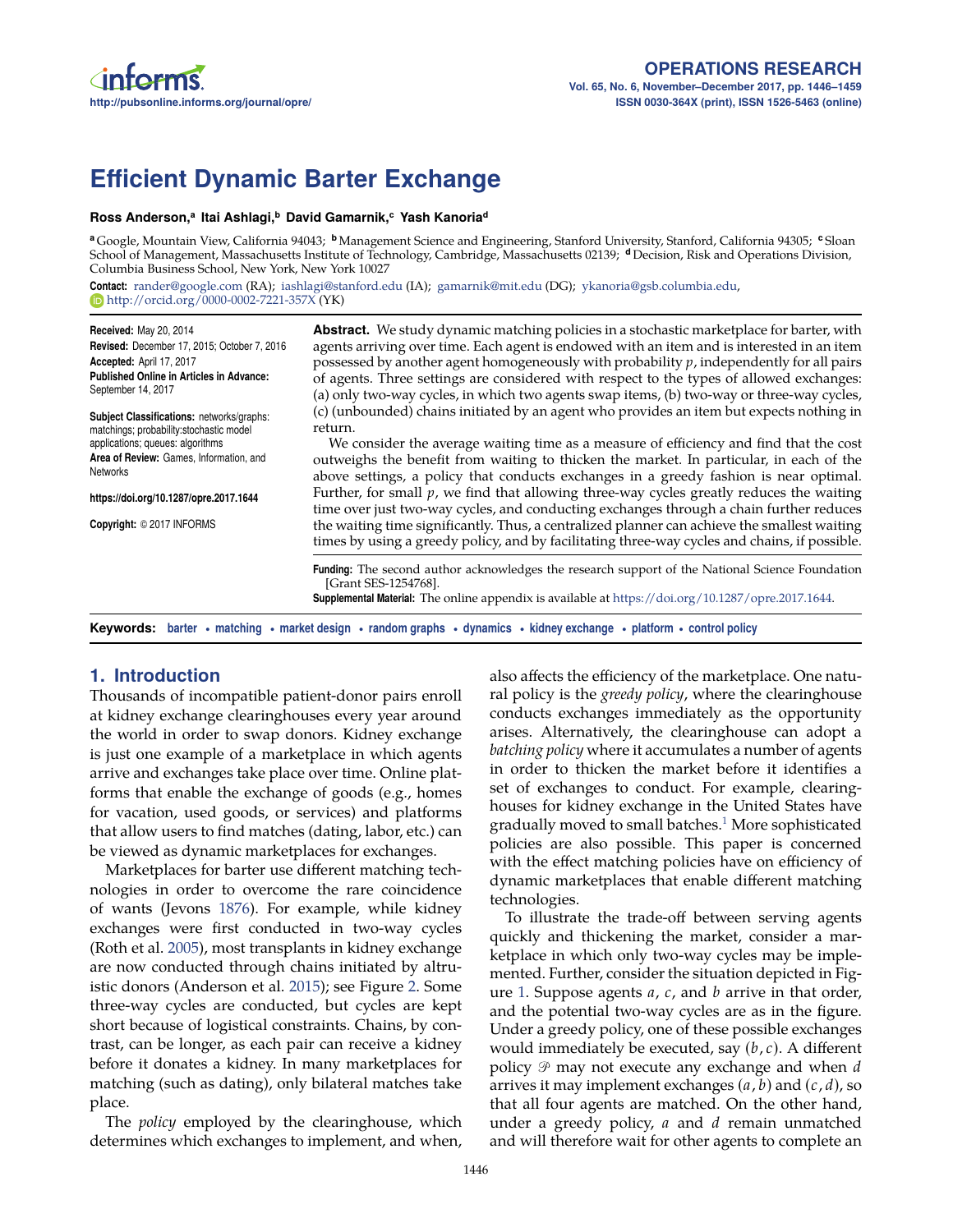**Figure 1.** Marketplace with Agents *a*, *c*, *b*, and *d* Arriving in This Order

<span id="page-1-1"></span>

*Note.* Waiting for agent *d* to arrive ensures that both (*a*, *b*) and (*c*, *d*) make exchanges.

**Figure 2.** (Color online) A Compatibility-Graph Representation of the Potential Trades in a Market

<span id="page-1-0"></span>

*Notes.* Each circle node is an agent and the rectangle node, *a*, is an "altruistic donor" who is willing to provide an item for free. A link from agent  $n_i$  to agent  $n_j$  means that  $n_j$  is willing to accept the good that agent *n<sub>i</sub>* has. This graph contains a two-way cycle  $(n_1 \rightarrow n_2 \rightarrow$ *n*<sub>1</sub>), three-way cycles including  $(n_2 \rightarrow n_3 \rightarrow n_5 \rightarrow n_2)$ , and multiple chains beginning from *a* including  $(a \rightarrow n_1 \rightarrow n_2 \rightarrow n_3 \rightarrow n_4 \rightarrow n_7)$ .

exchange, which may take a long time. Thus, with the benefit of foresight, it is possible to do better than the greedy policy. Without foresight, it is unclear whether the clearinghouse should operate in a greedy fashion, or adopt a more sophisticated policy.

We address the problem of efficient centralized exchange by studying a stylized dynamic model. Each period a single agent arrives with a single indivisible item that she wishes to exchange. Our model has a homogeneous and independent stochastic demand structure, in which every agent is willing to exchange her item for any other agent's item with probability *p*; see Figure [2.](#page-1-0) Agents in our model prefer to match as early as possible and are indifferent between alternate feasible exchanges. We therefore adopt the average waiting time of agents as a measure of efficiency. (In various contexts, it may be appropriate to consider some other cost function that is nonlinear in the waiting time. However, for this work we choose the simple linear cost function.) Agents depart upon matching.

Exchanges are conducted through (directed) cycles, or chains, and a policy determines which potential exchanges to conduct. We consider three settings distinguished by the types of possible/allowed exchanges: (i) two-way cycles, (ii) two-way and threeway cycles, and (iii) unbounded chains.

Our main contributions are the following. First, we find the greedy policy to be approximately optimal in the first and third settings, and approximately optimal in a class that includes batching policies in the second setting. Second, we find that conducting greedy exchanges through a chain (even a single one), results in significantly lower waiting times than when only two-way and three-way cycles are feasible, which in turn results in significantly lower waiting times than when only two-way cycles are feasible.

More precisely, we show that as  $p \rightarrow 0$ , the average waiting time under the greedy policy scales as  $\Theta(1/p^2)$ for the setting based on two-way cycles, as  $\Theta(1/p^{3/2})$ for the setting based on two-way and three-way cycles, and as  $\Theta(1/p)$  for the setting based on chains. Furthermore, these average waiting times are essentially optimal in the first and third settings, and optimal in a class that includes batching policies in the second setting. We remark here that a small value of *p* is reasonable in many practical contexts, since agents are often interested in only a small fraction of the items offered by other agents. (For instance, kidney-exchange clearinghouses see a substantial fraction of highly sensitized patients who have a 1%–5% probability of matching.) Our results imply that in each setting, for all  $p \in (0, 1)$ , the waiting time under the greedy policy is within a constant factor of the waiting time using any other batch size. Simulation experiments suggest that a batch of size one is, in fact, truly optimal in each setting for any *p*.

The near optimality of the greedy policy implies that the cost outweighs the benefit from waiting to thicken the market in our setting with ex ante homogeneous agents. A very crude intuition for this is as follows. Minimizing the expected waiting time is equivalent to minimizing the expected number of agents who are waiting. Given an exchange opportunity, the platform should immediately execute the exchange, reducing the number of agents waiting. In the worst case, the served agents will soon be replaced by similar agents who arrive next if the next arrivals do not match immediately in turn; if the next arrivals *do* match immediately, this will only further reduce the number of agents waiting in the system. (Clearly, this reasoning is grossly incomplete given that our agents are homogeneous only ex ante.)

The two-way cycles setting turns out to be the simplest of the three settings considered; a short but nontrivial analysis allows us to prove tight bounds for this case. A simplifying feature of this case is that the state of the system under the greedy policy is just the number of currently waiting agents. A key challenge in the three-cycles and chains settings is that the compatibility graph between currently waiting agents, conditional on running the greedy policy so far, is not a directed Erdős–Rényi graph and has a complex distribution. It is sparser in terms of compatibilities in a very specific way: there are no possible exchanges, since the greedy policy would already have executed them. We develop methods to control the number of agents in the system despite this complexity. Another contribution is the technique we develop to prove lower bounds on average waiting times: this technique involves proof by contradiction, and is used in the case of three cycles and chains.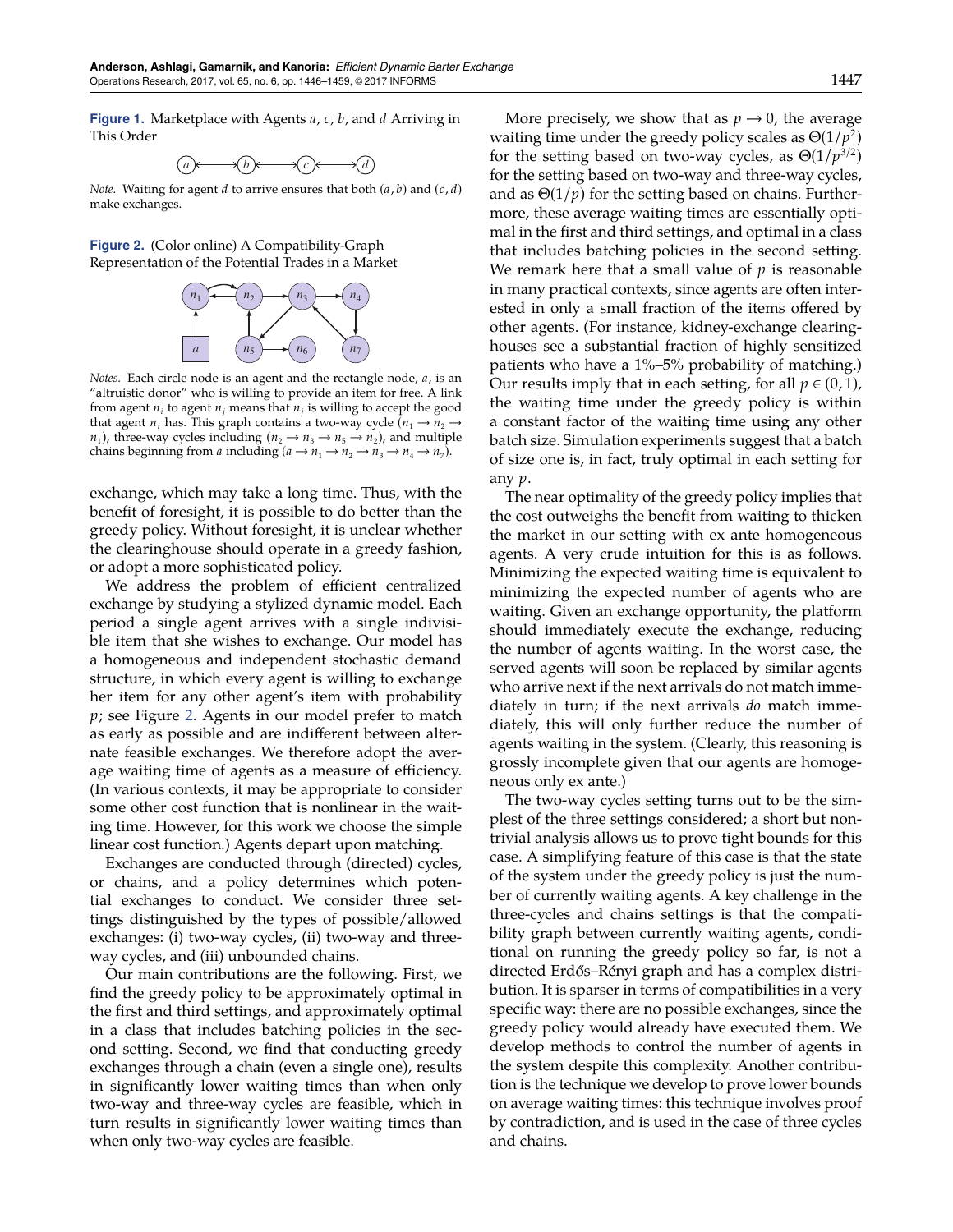## **1.1. Related Work**

The first strand of research that is related to our work is the literature that investigated efficiency in kidney exchange. Roth et al. [\(2007\)](#page-13-3) found that in a static large pool, in which compatibilities are determined by blood types, three-way exchanges increase the number of matches but there is no need for exchanges of size 4 or larger. Ünver [\(2010\)](#page-13-4) analyzes a dynamic kidneyexchange model in which compatibilities are determined by blood types. He finds a myopic mechanism that matches patient-donor pairs using only two-way and three-way cycles to be optimal. The finite number of types together with deterministic compatibility essentially creates a thick marketplace and therefore Ünver's results are closely related to the static large market. However, as mentioned in the introduction, most transplants are conducted through chains, which Ashlagi et al. [\(2012\)](#page-13-5) associate with the lack of thickness in kidney exchange and the large percentage of highly sensitized patients.

Closely related to our paper are the works by Ashlagi et al. [\(2013\)](#page-13-6) and Akbarpour et al. [\(2017\)](#page-12-1) who study dynamic matching markets with an underlying stochastic network and preferences are based on compatibilities. Ashlagi et al. [\(2013\)](#page-13-6) compare batching policies in a finite-horizon model with hard-to-match and easy-to-match agents (motivated by empirical observations in kidney exchange pools), by counting the number of matches. They find a very small benefit from small batches over greedy policies but find that chains lead to many more matches than two-way or threeway cycles. (Dickerson et al. [2012,](#page-13-7) also demonstrate the benefit of chains, using simulations in dynamic kidneyexchange pools.) When batches are large, more agents can be matched, yet their model does not account for the waiting costs that come with large batches. Another difference is that hard-to-match agents in their model match with a probability that is inversely proportional to the pool size (here the pool size is the arrival rate times the time horizon), whereas in our model compatibility (or the probability of matching) is independent of the pool size.

In a concurrent work, Akbarpour et al. [\(2017\)](#page-12-1) study a model similar to ours and focus on analyzing policies for two-way exchanges. Agents in their model can depart and the goal of the clearinghouse is to minimize the loss rate (the fraction of unmatched agents). They study the benefits from knowing agents' departure times, and find that one can benefit significantly by making agents wait instead of matching agents greedily. This particular conclusion is the opposite of our own, driven directly by knowledge of departure times by the clearinghouse (and no waiting cost). When agents' departure times are unknown to the clearinghouse, Akbarpour et al. [\(2017\)](#page-12-1) find the greedy policy to be almost optimal. We remark that this finding

is almost identical to our own for the case of twoway cycles, due to a close relationship between their model and our own, since in both formulations the objective translates to minimizing the expected number of agents waiting; see Appendix EC.4 in the online appendix. In fact, following the same analysis as in our Theorem [1,](#page-5-0) we obtain a tighter result (Theorem EC.1 in the online appendix) than the bounds on the performance of the greedy policy in Akbarpour et al. [\(2017,](#page-12-1) Theorem 3.10).

Periodic matching has been studied in other (nonbarter) markets as well. Mendelson [\(1982\)](#page-13-8) analyzes a clearinghouse that periodically searches for outcomes in a dynamic market with sellers and buyers who arrive according to a stochastic process and trade indivisible goods. He studies the behavior of prices and quantities resulting from periodic trading. Budish et al. [\(2015\)](#page-13-9) find that some very small batching increases efficiency over continuous-time trading in financial markets as firms compete over price rather than over speed. These works study (in)efficiencies resulting from prices, while our work focuses on the waiting times in a homogeneous environment.

Another strand of research is the literature on online matching motivated by online advertising. Karp et al. [\(1990\)](#page-13-10) initiated this line of research in an adversarial setting for bilateral matchings, and recent papers model the underlying compatibility graph to be stochastic (Goel and Mehta [2008,](#page-13-11) Feldman et al. [2009,](#page-13-12) Manshadi et al. [2012,](#page-13-13) Jaillet and Lu [2013\)](#page-13-14). These studies focus on who to match and not when to match.

Some papers in the queuing literature study models under which both customers and servers arrive sequentially and have to match (Caldentey et al. [2009,](#page-13-15) Adan and Weiss [2012\)](#page-12-2). Agents in our model can be viewed as both servers and customers and, in addition, our compatibility graph is stochastic.

We now say a few words to situate our work from a technical perspective. Our model and analysis bring together the rich literature on (static) random graph models, e.g., Bollobás [\(2001\)](#page-13-16), Janson et al. [\(2011\)](#page-13-17), and the rich literature on queuing systems, e.g., Kleinrock [\(1975\)](#page-13-18), Asmussen [\(2003\)](#page-13-19). In our model, the queue of waiting agents has a graph structure (i.e., the compatibility graph). Our stochastic model of compatibilities mirrors the canonical Erdős–Rényi model of a directed (static) random graph (but the dynamics make it much more complex). Comparing with common models of queueing systems, our system is peculiar in that the queueing system does not contain "servers" per se. Instead, the queue, in some sense, serves itself by executing exchanges that the compatibility graph allows. (Gurvich and Ward [2014,](#page-13-20) study optimal control in a related setting where jobs—analagous to our agents can be served by matching with other compatible jobs.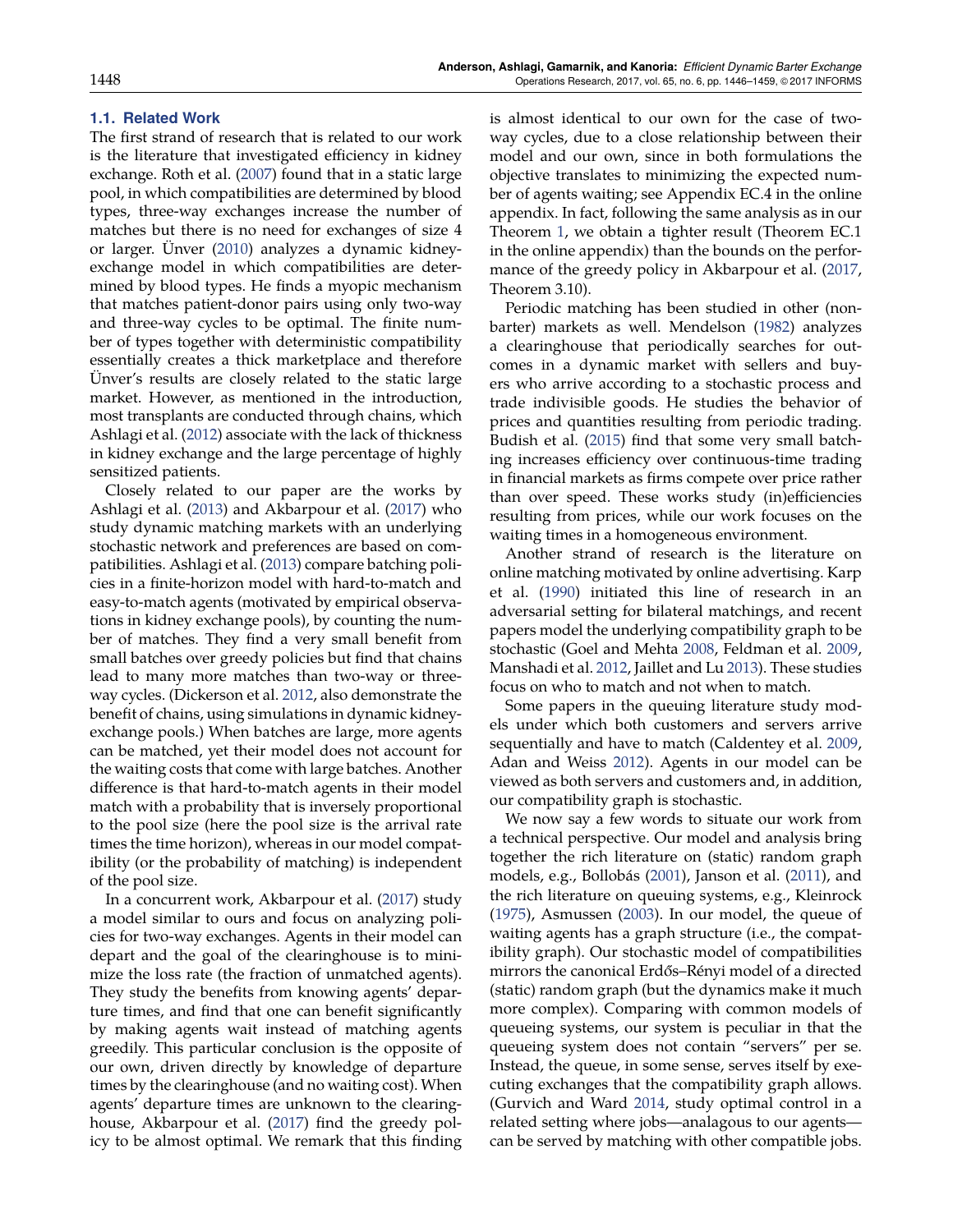A key difference is that they consider a fixed number of job types, whereas in our setting compatibility is stochastically drawn for each pair of agents, which leads to an unbounded number of possible agent types.) Nodes form cycles or chains with other nodes. Each time an exchange is executed, the corresponding agents/nodes leave the system. As a result, it turns out that for any reasonable policy the system is stable, irrespective of the rate of arrival of agents. If we speed up the arrival rate of agents, the entire system speeds up by the same factor, and waiting time reduces by the same factor. Thus, without loss of generality we consider an arrival rate of 1, with one agent arriving in each time slot.

Finally, there is a large literature on trading in markets without monetary transfers in which agents are endowed with a single good, often referred to as "housing markets" (Shapley and Scarf [1974\)](#page-13-21). In a housing market one considers a group of agents, each of whom owns a house and has preferences over the set of houses. Shapley and Scarf studied the core of the market, and described the well-known top-trading cycles algorithm, which finds an element in the core. This literature has grown to be very mature, analyzing core properties (e.g., Roth and Postlewaite [1977\)](#page-13-22), incentives, and design (e.g., Roth [1982,](#page-13-23) Abdulkadiroğlu and Sönmez [1998,](#page-12-3) Pycia and Ünver [2017\)](#page-13-24). Some applied studies are Wang and Krishna [\(2006\)](#page-13-25) on timeshare exchanges (which allow people to trade a "week" of vacation they own) and Dur and Ünver [\(2012\)](#page-13-26) on tuition exchange (which allows dependents of faculty members to attend other colleges for no tuition). This literature focuses on static marketplaces.

## **1.2. Notational Conventions**

We conclude with a summary of the mathematical notation used in the paper. Throughout,  $\mathbb{R}\left(\mathbb{R}_{+}\right)$  denotes the set of reals (nonnegative reals). We write that  $f(p)$  =  $O(g(p))$ , where  $p \in (0, 1]$ , if there exists  $C < \infty$  such that  $|f(p)| \leq C g(p)$  for all  $p \in (0,1]$ . We adapt the  $\Theta(\cdot)$  and  $\Omega(\cdot)$  notations analogously. We write that  $f(p) = o(g(p))$ where  $p \in (0, 1]$ , if for any  $C > 0$  there exists  $p_0 > 0$  such that we have  $|f(p)| \leqslant C g(p)$  for all  $p \leqslant p_0$ . We adapt the  $\omega(\cdot)$  notation analogously.

We let Bernoulli(*p*), Geometric(*p*), and Bin(*n*, *p*) denote a Bernoulli variable with mean *p*, a geometric variable with mean  $1/p$ , and a binomial random variable that is the sum of *n* independent identically distributed (i.i.d.) Bernoulli(*p*) random variables (r.v.s). We write  $X \stackrel{d}{=} \mathcal{D}$  when the random variable *X* is distributed according to the distribution  $\mathcal{D}$ . We let ER(*n*, *p*) be a *directed* Erdős–Rényi random graph with *n* nodes where every two nodes form a directed edge with probability *p*, independently for all pairs. We let ER(*n*, *M*) be the closely related *directed* Erdős–Rényi random graph with *n* nodes and *M* directed edges,

where the set of edges is selected uniformly at random from all subsets of exactly *M* directed edges. The two models are almost indistinguishable and, as is common in the literature on random graphs (Janson et al. [2011\)](#page-13-17), we will use one model or the other depending on the context. We let ER(*n<sup>L</sup>* , *n<sup>R</sup>* , *p*) denote a bipartite *directed* Erdős–Rényi random graph with two sides. This graph contains  $n_L$  nodes on the left,  $n_R$  nodes on the right, and a directed edge between every pair of nodes containing one node from each side is formed independently with probability *p*. (Edges occur both from left to right, and from right to left.) Given a Markov chain  $\{X_t\}$  defined on a state space  $\mathcal X$  and given a function  $f: \mathcal X \to \mathbb R$ , for  $x \in \mathcal{X}$ , we use the shorthand

$$
\mathbb{E}_x[f(X_t)] \triangleq \mathbb{E}[f(X_t) | X_0 = x].
$$

# **1.3. Organization**

The rest of the paper is organized as follows. We describe our model formally in Section [2](#page-3-0) and state the main results of the paper in Section [3.](#page-5-1) In Section [4,](#page-6-0) we describe simulation results supporting our theoretical findings.

We prove our main results for cycles of length two only in Section [5.1,](#page-8-0) our results for two- and three-way cycles (technically the most challenging) in Section [5.3,](#page-10-0) and our results for chains in Section [5.2.](#page-9-0) Section [6](#page-11-0) concludes.

# <span id="page-3-0"></span>**2. Model**

<span id="page-3-1"></span>Consider the following infinite-horizon model of a barter exchange where each agent arrives with an item that she wants to exchange for another item. In each period  $t = 0, 1, 2, \ldots$  one new agent arrives to the mar-ketplace.<sup>[2](#page-12-4)</sup> The item of the new agent  $v$  is of interest to each of the waiting agents independently with probability *p* and, independently, the new agent *v* is interested in the item of each waiting agent independently with probability *p*. Agents are indifferent between compatible items and wish to exchange as early as possible, their cost of waiting being proportional to the waiting time. Agents leave the marketplace once they complete an exchange.

We study matching policies in three different settings distinguished by how agents can exchange items. In the first two settings (cyclic exchange) for each *k* 2, 3, at most *k* agents can exchange items in a cyclic fashion. In the third setting (chain) agents can exchange items through a single chain: in the initial period  $t = 0$ , a single altruistic donor arrives who is willing to give her item away without getting anything in return. (In all subsequent periods, regular agents arrive who want to exchange their item for another.) Each agent in the chain receives a compatible item from one agent and gives to another. The chain advances over time and after each period there is exactly one agent who has received an item but has yet to give her item. We refer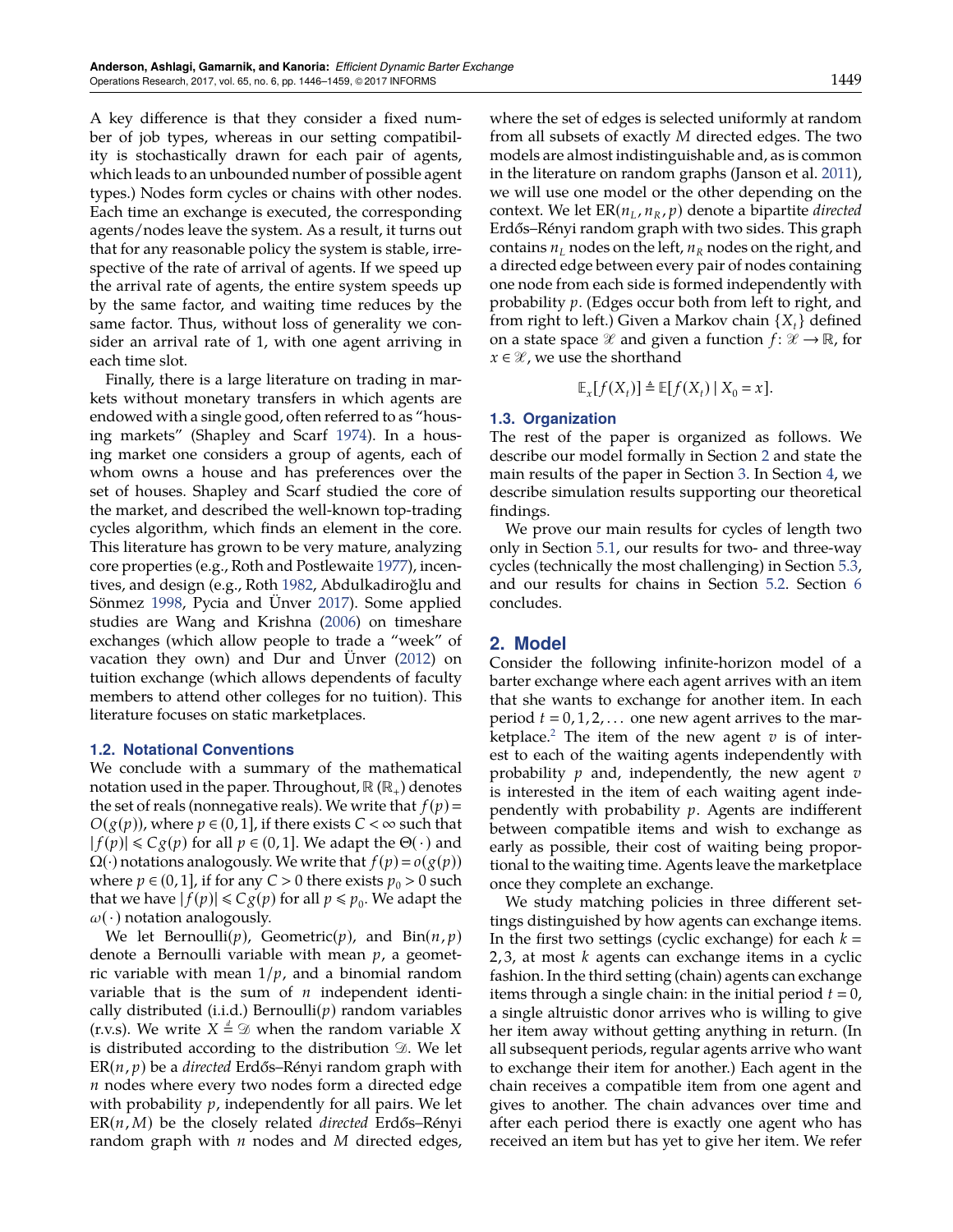to this agent as a *bridge agent* (note that at any time there is exactly one bridge agent in the marketplace) and we refer to the exchanges in a given time period as a chain segment. A *policy* is a mapping from the history of exchanges and the state of the marketplace to a set of feasible exchanges involving nonoverlapping sets of agents.

We adopt the average waiting time in steady state as the measure of the efficiency of a policy (the waiting of an agent is the difference between her departure time and her arrival time). This is equivalent to maximizing the social welfare in our model when each agent is given equal importance, since all agents have the same linear cost of waiting. In our model, minimizing the average waiting time is equivalent to minimizing the average number of agents in the marketplace, since these two quantities are proportional to each other by Little's law (Little [1961\)](#page-13-27).

**Remark 1.** Our model, while simplistic in its compatibility structure (which is described by a single parameter *p*), has several advantages. It avoids a "market size" parameter altogether (faster arrival of agents simply leads to an inverse rescaling of time). $3$  Further, studying steady-state behavior allows performance to be quantified exclusively in terms of waiting times. The alternative approach of studying a finite time horizon, as in Ashlagi et al. [\(2013\)](#page-13-6), involves end-of-period effects that make it necessary to simultaneously consider both the waiting times and the number of matches, and thus hinder performance comparisons.

**Remark 2.** We do not model agent departures due to death/time-out. However, in our formulation, minimizing waiting leads to minimizing the expected number of agents waiting in the system by Little's law (Little [1961\)](#page-13-27) and hence aligns with minimizing the fraction of agents who die without being served (if deaths occur). See Appendix EC.4 in the online appendix for a formal treatment.

It is convenient to think about a state of the marketplace at any time in terms of a *compatibility graph*, which is a directed graph with each agent represented by a node, and a directed edge (*i*, *j*) representing that agent *j* wants the item of agent *i*. Let  $\mathcal{G}(t) = (\mathcal{V}(t), \mathcal{E}(t))$ denote the directed graph of compatibilities observed before time *t*. When a new agent arrives, a directed edge is formed (in each direction) with probability *p* between the arriving agent *v* and each other agent that currently exists in the system, independently for all agents and directions. A cyclic exchange corresponds to a directed cycle in  $\mathcal{G}(t)$  and a chain segment is a directed path in  $\mathcal{G}(t)$  starting from the bridge node/agent.

<span id="page-4-0"></span>One natural policy that will play a key role in our results is the *greedy* policy. The greedy policy attempts to match the maximum number of nodes upon each arrival.

**Definition 1** (Greedy Policy)**.** The *greedy policy* for each of the settings is defined as follows:

• Cycle Removal. At the beginning of each time period the compatibility graph does not contain cycles with length at most *k*. Upon the arrival of a new node, if a cycle with length at most *k* can be formed with the newly arrived node, it is removed, with a uniformly random cycle being chosen if multiple cycles are formed. Clearly, at the beginning of the next time period the compatibility graph again does not contain any cycles with length at most *k*. The procedure is described in Figure [4.](#page-5-2)

• Chain Removal. There is one bridge node in the system at the beginning of every time period. This bridge node does not have any incoming or outgoing edges. Upon the arrival of a new node at the beginning of a new time interval, the greedy policy identifies the longest chain segment originating from the bridge node (breaking ties uniformly at random) and removes these nodes from the system and the last node in the chain becomes a bridge node. Note that such a chain has a positive length if and only if the bridge node has a directed edge from it to the new node. Observe that the new bridge node has indegree and outdegree zero, and so the process can repeat itself. This procedure is described in Figure [3.](#page-5-3)

<span id="page-4-2"></span>In each of the settings, under the greedy policy the state evolves as a Markov chain. Further, this Markov chain is irreducible since an empty graph is reachable from any other state. For Markov chains that are positive recurrent one can study the average waiting time.

<span id="page-4-1"></span>**Definition 2** (Periodic Markov Policies)**.** We call a policy a *periodic Markov* policy if it employs τ homogeneous first-order Markov policies in round robin for some  $\tau \in \mathbb{N}$ , and the market state is irreducible and positive recurrent under the policy.<sup>[4](#page-12-6)</sup>

<span id="page-4-3"></span>In other words, a periodic Markov policy implements a heterogeneous first-order Markov chain, where the transition matrices repeat cyclically every  $\tau$  rounds. The subsequence of states starting with the state at time *l* and then including states at time intervals of  $\tau$ , i.e., times  $t = l$ ,  $l + \tau$ ,  $l + 2\tau$ ,... forms an irreducible and positive recurrent first-order Markov chain. Call this the *l*th "outer" Markov chain. Without loss of generality, this Markov chain is aperiodic. (If it is periodic with period τ', then redefine τ as per  $\tau \leftarrow \tau \tau'$ , and the outer Markov chains will now be aperiodic.) It follows that the market state has a period of  $\tau$ . Define

*W*<sup>*l*</sup> ≡ Expected number of nodes in the system in the steady state of the *l*th outer Markov chain.

Thus,  $W_l$  is the expected number of nodes in the system at times that are  $l$  mod  $\tau$  in steady state. Then we define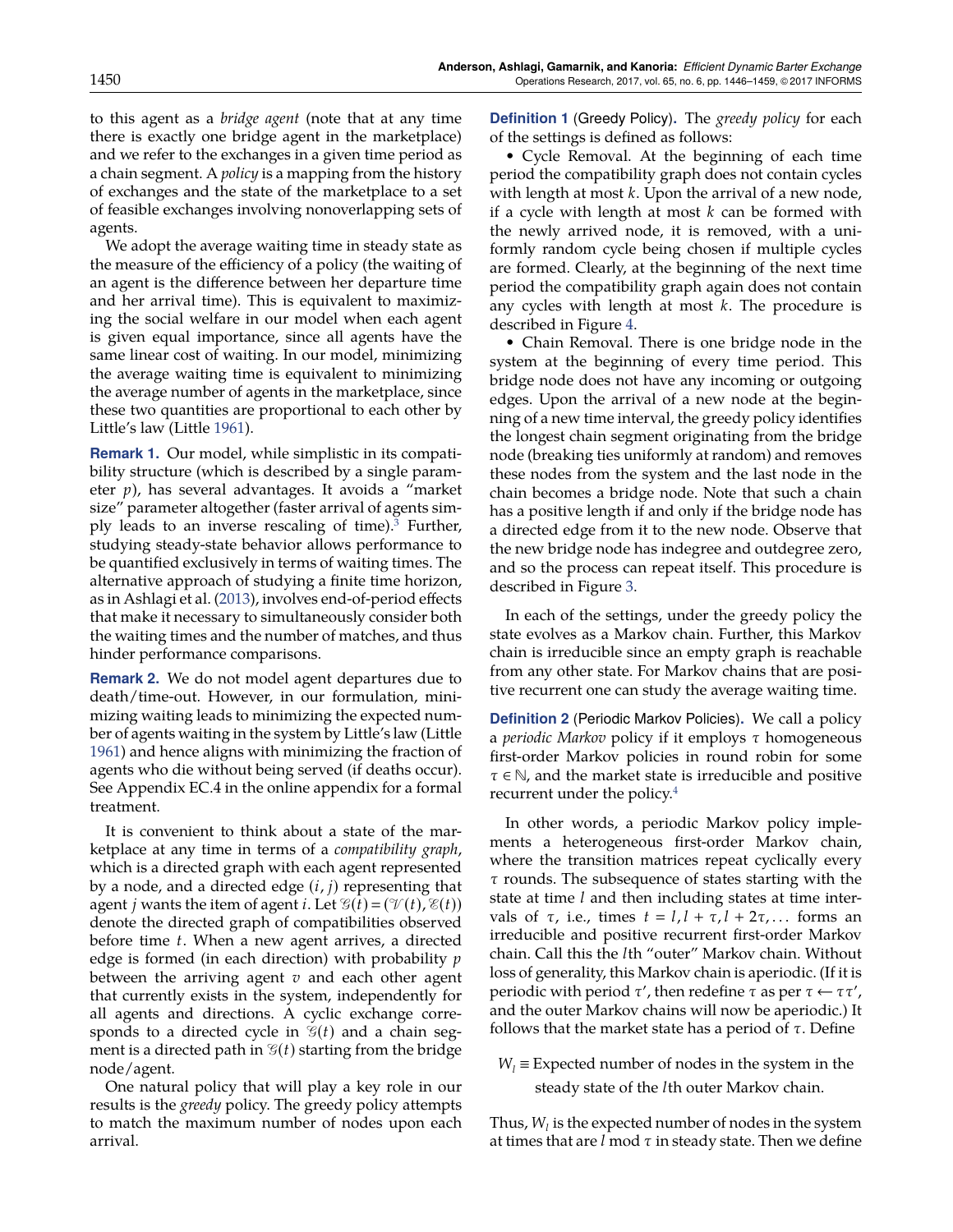**Figure 3.** (Color online) An Illustration of Chain Matching Under the Greedy Policy

<span id="page-5-3"></span>

*Notes.* Initially, as shown on the left, *h* is the head of the chain (the *bridge agent*), and nodes *w*<sup>1</sup> , *w*<sup>2</sup> , and *w*<sup>3</sup> are waiting to be matched. First, node  $a_1$  arrives, and his good is acceptable to both  $w_1$  and  $w_3$  but no one has a good acceptable to  $a_1.$  As  $h$ 's good is not acceptable to  $a_1$ , it is not possible to advance the chain. Then node  $a_2$  arrives. His good is acceptable to  $w_2$  and he is able to accept the good from *h*. The longest possible chain is shown above via dashed edges in the center. The chain is formed*, h, a<sub>2</sub>,* and  $w_2$  are removed, and  $w_3$  becomes the new head of the chain (bridge agent). Edges incident to the matched nodes are removed, as well as edges going in to  $w_3$ . Note that in this case, the longest chain is not unique:  $w_1$  could have been selected instead of  $w_3$ .

**Figure 4.** (Color online) An Illustration of Cycle Matching Under the Greedy Policy, with a Maximum Cycle Length of 3

<span id="page-5-2"></span>

*Notes.* Initially, as shown on the left, nodes  $n_1$ ,  $n_2$ ,  $n_3$ , and  $n_4$  are all waiting. Node  $n_5$  arrives, but no directed cycles can be formed. Then  $n_6$ arrives, forming the three-way cycle  $n_6 \to n_2 \to n_4 \to n_6$ . On the right, the three-way cycle is removed, along with the edges incident to any node in the three-way cycle. Note that when  $n_6$  arrives, a six-way cycle is also formed; but under our assumptions, the maximum-length cycle that can be removed is a three-way cycle.

the average waiting time for a periodic Markov policy as

$$
W = \frac{1}{\tau} \sum_{l=0}^{\tau-1} W_l.
$$
 (1)

Note that this is the average number of nodes in the original system over a long horizon in steady state. By Little's law, this is identical to the average waiting time for agents who arrive to the system in steady state, which is our measure of efficiency.

**Remark 3.** We state our results formally for the broad class of periodic Markov policies, though our bounds extend also to other general policies that lead to a stationary/periodic and ergodic system in the  $t \to \infty$ limit.

# <span id="page-5-1"></span>**3. Main Results**

We consider three different settings: (a) bilateral matches (two-way cycles), (b) two-way cycles and three-way cycles, and (c) unbounded chains initiated by altruistic donors. In each setting we look for a policy that minimizes expected waiting time in steady state.

#### **3.1. Bilateral Matching**

Our first result considers the case in which agents can exchange only through bilateral matches, i.e., through two-way cycles.

<span id="page-5-0"></span>**Theorem 1.** *In the setting where only two-way cycles may be executed, the greedy policy achieves an average waiting time of*  $\ln 2/p^2 + o(1/p^2)$ . This is optimal, in the sense that *for every periodic Markov policy, the average waiting time is*  $\int \frac{dx}{\ln 2}$   $\ln 2 / (-\ln(1-p^2)) = \ln 2/p^2 + o(1/p^2)$ .

We provide some intuition regarding the optimality of the greedy policy in this setting in the introduction. The scaling of  $1/p^2$  follows from the fact that the prior probability of having a two-way cycle between a given pair of nodes is  $p^2$ , and so an agent needs  $\Theta(1/p^2)$ options in order to find another agent with whom a mutual swap is desirable. This result is technically the simplest to establish, but the insight obtained is nevertheless important. We prove Theorem [1](#page-5-0) in Section [5.1,](#page-8-0) using the fact that in steady state, the arrival rate must match the departure rate and hence two-way cycles must be removed at a rate of 1/2.

#### **3.2. Two-Way Cycles and Three-Way Cycles**

Our second result considers the case in which two-way and three-way cycles are feasible.

**Definition 3.** A *batching policy* with batch size *N* waits for *N* new arrivals, and then executes a set of feasible exchanges that maximize the number of agents served from among those currently waiting. The agents who are not served become a part of the next batch.

Note that the greedy policy is a special case of batching with a batch size of 1.

<span id="page-5-4"></span>**Theorem 2.** *Under the cycle removal setting with*  $k = 3$ *, the average waiting time under the greedy policy is*  $O(1/p^{3/2})$ *. Furthermore, there exists a constant*  $C < \infty$  *such that, for any batching policy, the average waiting time is at least*  $1/(Cp^{3/2})$ .

Theorem [2](#page-5-4) says that we can achieve a much smaller waiting time with  $k = 3$ , i.e., two-way and three-way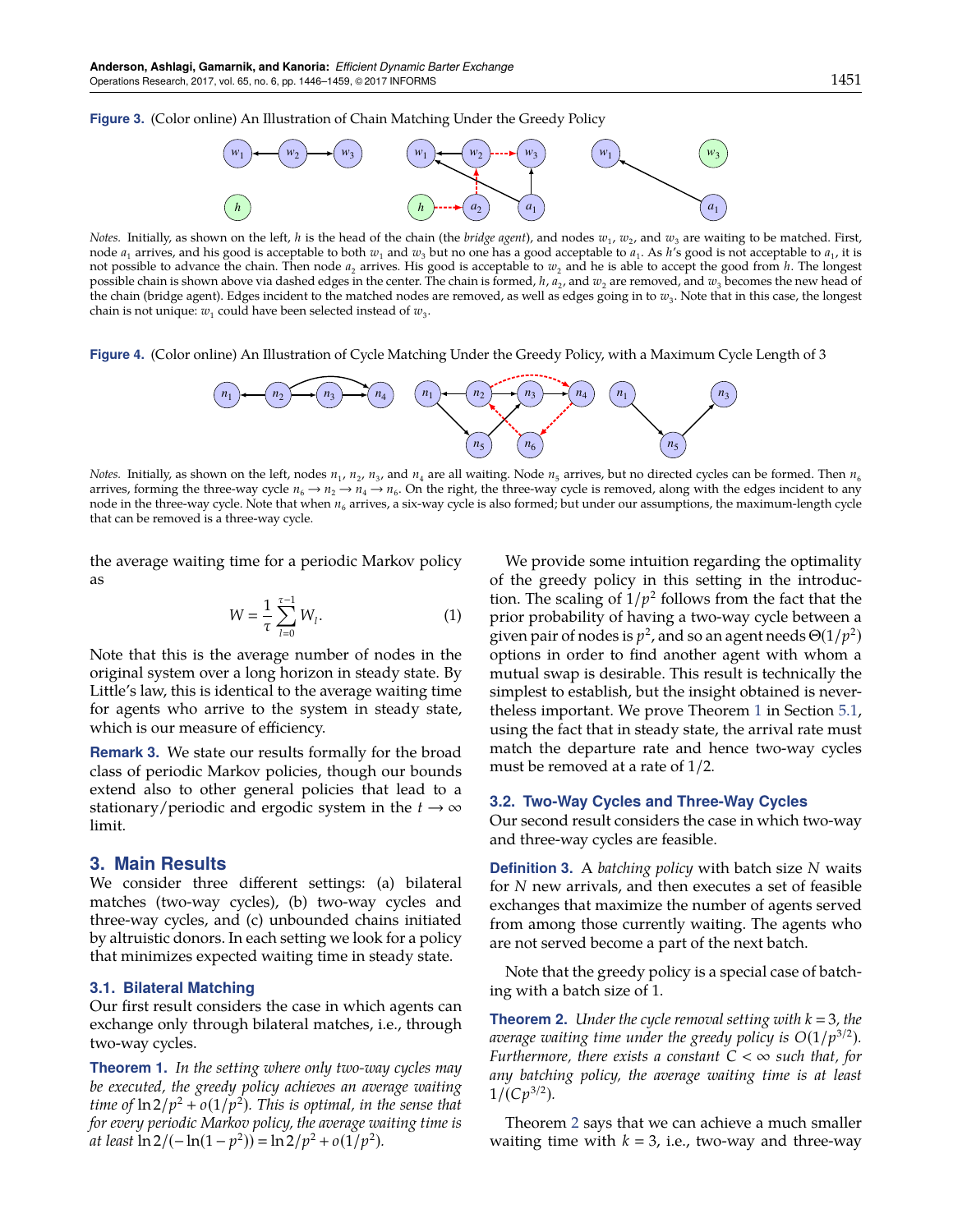cycle removal, than the removal of two-way cycles only (for small *p*), since  $1/p^{3/2}$  is much smaller than  $1/p^2$ . Further, for  $k = 3$ , the greedy policy is again near optimal in the sense that no batching policy can beat the greedy policy by more than a constant factor.

The following fact may provide some intuition for the  $\Theta(1/p^{3/2})$  scaling of average waiting time (recall that the average number of nodes is the same as the average waiting time, using Little's law). In a static directed Erdős–Rényi graph with (small) edge probability *p*, one needs the number of nodes *n* to grow as  $\Omega(1/p^{3/2})$  in order to cover, with high probability, a fixed fraction (e.g., 50%) of the nodes with node disjoint two-way and three-way cycles.<sup>[5](#page-12-7)</sup> Our rigorous analysis leading to Theorem [2](#page-5-4) shows that this coarse calculation in fact leads to the correct scaling of the average number of nodes in the dynamic system under the greedy policy, and that no batching policy can do better.

We provide a partial sketch of the proof of Theorem [2](#page-5-4) in Section [5.3,](#page-10-0) deferring the full proof to Appendix EC.2 in the online appendix. The proof overcomes a multitude of technical challenges arising from the complex distribution of the compatibility graph at a given time, and introduces several new ideas. Our lower bound in this case applies not just to batching policies but to the more general class of *monotone policies*, which we define in Appendix EC.2 in the online appendix. Roughly, under a monotone policy, the presence of a compatibility (*i*, *j*) does not affect the exchanges that are executed until either *i* or *j* is served.

An example of a nonmonotone policy is one that prioritizes nodes that have a low indegree. However, we remark that we could not construct any candidate policy in our homogeneous model of compatibility that violates monotonicity but should do well in terms of average waiting time. That being the case, we conjecture (but are unable to prove) that our lower bound on average waiting time applies to arbitrary and not just monotone policies.

Our result leaves open the case of larger cycles, i.e.,  $k > 3$ , under the greedy policy, arbitrary monotone policies, and arbitrary general policies. Based on intuition similar to the above, we conjecture that under the cycle removal setting with general *k*, the greedy policy achieves an average waiting time of Θ(*p* −*k*/(*k*−1) ), and furthermore for every policy the average waiting time is lower bounded by  $\Omega(p^{-k/(k-1)})$ .

# **3.3. Unbounded Chains Initiated by Altruistic Donors**

Our final result concerns performance in the chain removal setting.

<span id="page-6-1"></span>**Theorem 3.** *In the chain removal setting, the greedy policy (see Definition [1\)](#page-4-0) achieves an average waiting time of O*( $1/p$ )*. Further, there exists a constant*  $C < \infty$  *such that even if we allow the removal of cycles of arbitrary length*

<span id="page-6-3"></span>*in addition to chains, for any periodic Markov policy (see Definition* [2\)](#page-4-1) *the average waiting time is at least*<sup>[6](#page-12-8)</sup>  $1/(Cp)$ *.* 

Thus, unbounded chains initiated by altruistic donors lead to a further large reduction in waiting time relative to the case of two-way and three-way cycles, for small *p*, since 1/*p* is much smaller than 1/*p* 3/2 . In fact, as stated in the theorem, the removal of cycles of arbitrary length (and chains), with any policy, cannot lead to better scaling of waiting time than that achieved with chains alone. Finally, the greedy policy is near optimal among all periodic Markov policies for chain removal. (In Remark [4,](#page-10-1) we argue that this should also hold in the related setting where chains, two-way cycles, and three-way cycles are all allowed.)

<span id="page-6-2"></span>The intuition for the  $\Theta(1/p)$  scaling of waiting time is somewhat involved. Since an agent finds the item of another agent acceptable with probability *p*, it is not hard to argue that no policy can sustain an expected waiting time that is  $o(1/p)$ ; see our proof of the lower bound in Theorem [3](#page-6-1) for a formalization of this intuition. On the other hand, under a greedy policy, the chain advances each time a new arrival can accept the item of the bridge agent, which occurs typically at  $\Theta(1/p)$  intervals. Intuitively, if there are many agents waiting, then, typically, the next time there is an opportunity to advance the chain, we should be able to identify a long chain that will eliminate more agents than the number of agents who arrived since the last advancement. Our proof shows that this is indeed the case.

The proof of Theorem [3](#page-6-1) is technically challenging. We provide a sketch of the proof in Section [5.2,](#page-9-0) and defer the full proof to Appendix EC.3 in the online appendix.

# <span id="page-6-0"></span>**4. Computational Experiments**

We conducted simulation experiments of our model for each of the matching technologies (two-way cycles, two- and three-way cycles, and chains). First, for each of the matching technologies we calculated the average waiting time under a batching policy for a variety of batch sizes. For each scenario, we simulated a time horizon with 16,000 arriving nodes, and measured the average number of nodes in the system after the arrival of the 2,000th node (the first 2,000 arrivals serve as a "warm-up" period). We conducted three trials for each scenario simulated.

<span id="page-6-4"></span>Figure [5\(](#page-7-0)a) illustrates that when  $p = 0.1$ , the greedy policy, which corresponds to the batching policy of the batch size  $x = 1$ , performs the best among all simulated batch sizes. In addition, observe the significant difference between average waiting times in the chain setting on the one hand and the two-way cycles on the other hand.<sup>[7](#page-12-9)</sup> Figures  $5(b)$  $5(b)$ –(d) provide similar results for the cases of  $p = 0.08, 0.06$ , and 0.04. Moreover, under the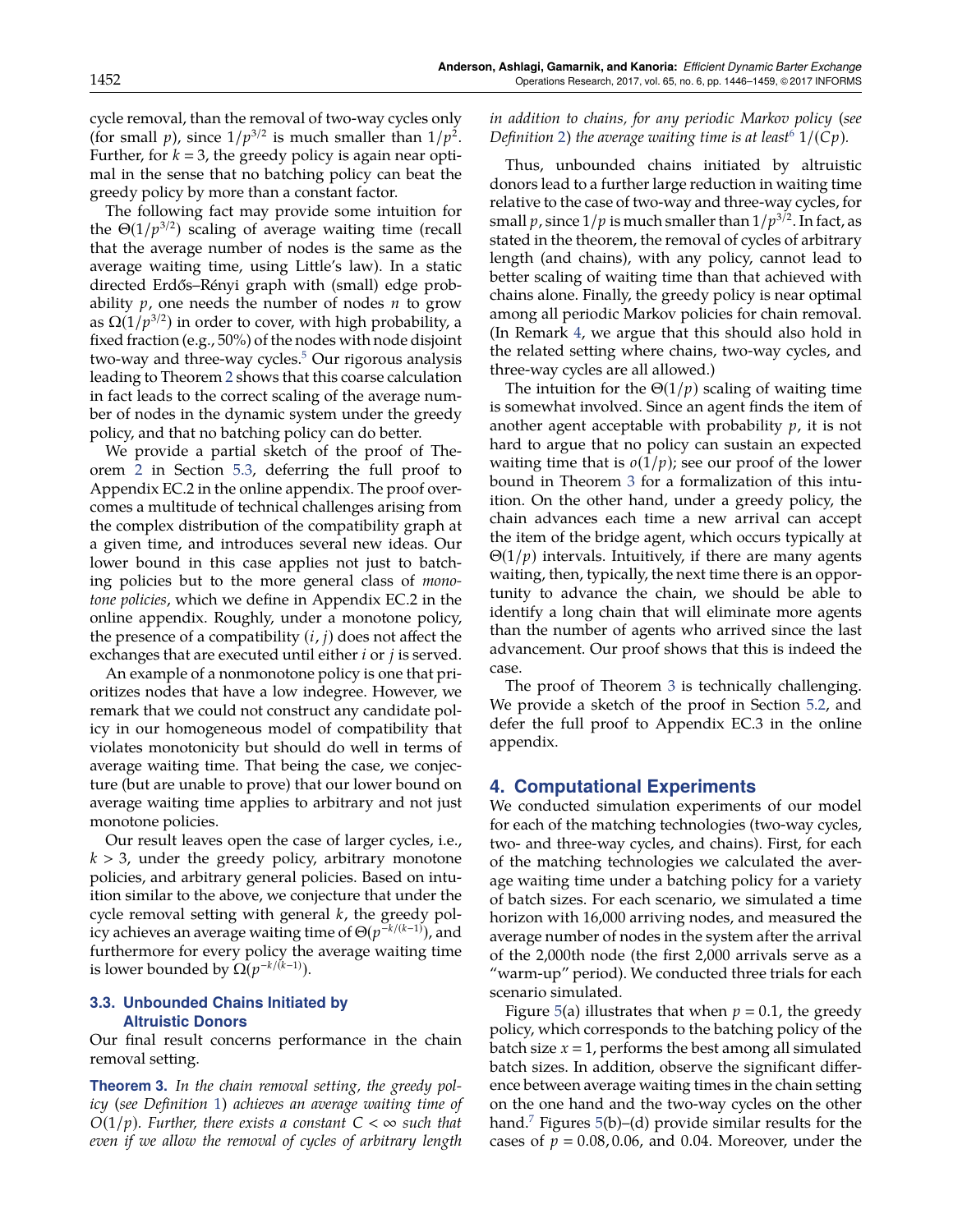

<span id="page-7-0"></span>

*Notes.* Batch sizes considered are 1, 2, 4, 8, 16 and 64. Waiting time is on the vertical axis whereas batch size is on the logarithmically-scaled horizontal axis.

greedy policy, for each *p* we simulated, the difference between the average waiting time and the predicted waiting time  $\ln(2)/p^2$  was at most 1.3.

We conducted simulations of the greedy policy with two-way and three-way cycles for  $p = 0.04$ . We ran the system for 16,000 time steps, and recorded the total number of nodes, the total number of edges, and the number of nodes with each possible indegree and each possible outdegree, after every 100 time steps, skipping the first 2,000 steps (which should have allowed the market to reach steady-state). Though our analysis is not sufficiently fine-grained to capture it, our theoretical intuition suggests that the residual compatibility graph should have the same degree distribution to a leading order as an Erdős–Rényi random graph with the same edge probability. This intuition is confirmed as shown in Figure [6.](#page-8-1) For the purposes of this figure, we consider only those snapshots of the system in which the number of nodes was between 80 and 86, and compare the average indegree distribution and outdegree distribution with those for an Erdős– Rényi graph with 83 nodes and edge probability 0.04. Similar results were obtained for other ranges of the number of nodes. Further, we expect the number of nodes to remain close to  $\sqrt{\ln(3/2)}/p^{3/2} \approx 79.6$ ; see Conjecture [1.](#page-11-1) Consistent with this estimate, our simulations reveal an average number of nodes of 84.7 with a standard deviation of 7.3. An Erdős–Rényi random graph is similarly found to provide a good approximation in the chain setting, as well as the two-way cycle setting, under a greedy policy with  $p = 0.04$ . We omit the degree distribution charts in the interest of brevity. The distribution of nodes in the system in the case of chains is shown in Figure [7;](#page-8-2) the number of nodes varies in a wider range in this case (since the chain advances in bursts), but typically remains within a factor of 3 of the average value. In the case of two-way cycles, we find that the number of nodes remains close to  $\ln(2)/p^2 \approx$ 433.2, as predicted by Theorem [1](#page-5-0) (we find a mean of 434.9 with a standard deviation of 22.9).

Based on the conjecture that the compatibility graph closely resembles an Erdős–Rényi graph under the greedy policy, we further conjecture that the greedy policy is in fact near optimal in the case of twoand three-way cycles (not just up to constant factors). Our intuition mirrors the proof of optimality of the greedy policy in the case of two-way cycles. First, recall that two-way cycles play almost no role when threeway cycles are permitted. In steady state, a three-way cycle must be formed with probability at least 1/3 in each period. The probability of formation of a threeway cycle is uniquely determined by the number of directed edges in the residual graph, and this in turn is uniquely determined by the number of nodes if the residual graph resembles an Erdős–Rényi graph. Now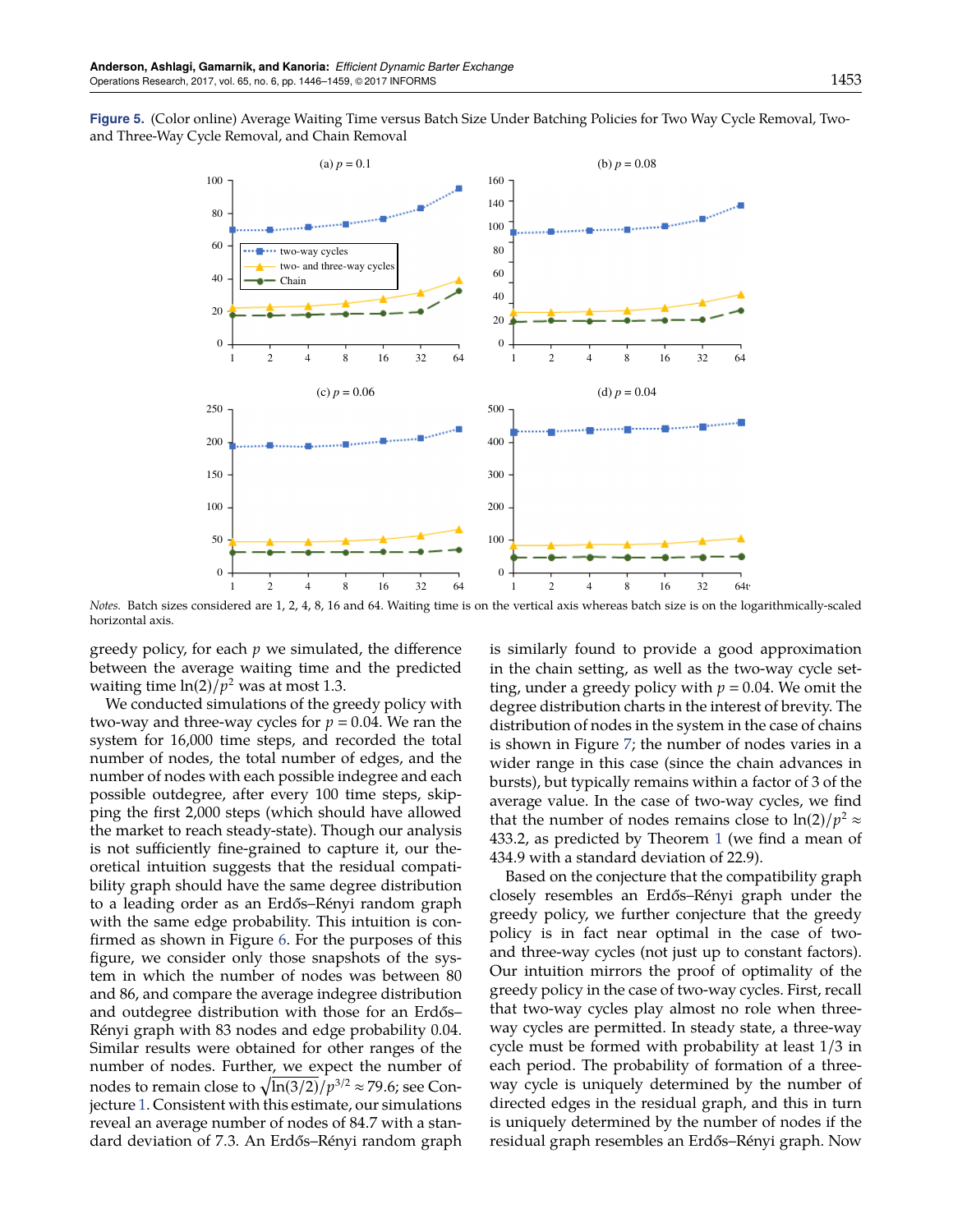<span id="page-8-1"></span>

**Figure 6.** (Color online) Degree Distribution Under the Greedy Policy with Two-Way and Three-Way Cycles and  $p = 0.04$ 

*Notes.* The solid lines show the average number of waiting nodes with given indegrees and outdegrees when the system contains 80–86 nodes. For comparison, the dashed lines show the average number of nodes with different degrees in a directed Erdős–Rényi random graph with 83 nodes and edge probability 0.04.

<span id="page-8-2"></span>**Figure 7.** (Color online) Distribution of the Number of Nodes in the System Under the Greedy Policy with a Chain and  $p = 0.04$ 



the greedy policy requires the probability of three-way cycle formation to be exactly 1/3 in each period and no larger, since it executes the three-way cycle immediately. Hence, the greedy policy should be optimal (at least among policies such that the residual graph resembles an Erdős–Rényi graph in terms of average degree).<sup>[8](#page-12-10)</sup>

<span id="page-8-3"></span>Finally, we briefly remark on the mixing time of the Markov chain under the greedy policy. In a model similar to our two-way cycle setting, Akbarpour et al. [\(2017\)](#page-12-1) show that their Markov chain mixes in a time that is equivalent to  $O((1/p^2) \log(1/p))$  in our parametrization. Though we do not study this formally, we believe that in our two-way cycle setting under a greedy policy, the Markov chain for even time steps (and also the one for odd time steps) mixes in time of the same order, i.e.,  $O((1/p^2) \log(1/p))$ . In particular, this is a small multiple of the average waiting time, which is  $O(1/p^2)$  in that setting. We also believe that the Markov chains under greedy for the two-way and three-way cycles setting, and for the chains setting, each mix in a time that is a small multiple of the average waiting time in each case. Our numerical findings appear to suggest that this holds, in that the degree distribution closely resembles that of an Erdős–Rényi graph (after a short initial period; see Figure [6\)](#page-8-1), and the number of nodes in the system returns often to each typical value. Formally proving such results would be quite involved in these settings, however, since the state of the market is the entire compatibility graph, as compared to just the number of waiting nodes in Akbarpour et al. [\(2017\)](#page-12-1).

# **5. Proof Ideas for the Main Results**

In the following sections we give the main ideas behind the proofs. The proof of Theorem [1](#page-5-0) is relatively simple and provided in its entirety in Section [5.1.](#page-8-0) All other proofs are deferred to the appendices.

## <span id="page-8-0"></span>**5.1. Bilateral Matching**

In this section we consider the case in which exchanges are done through two-way cycles only. We refer the reader to the introduction for rough intuition regarding the optimality of the greedy policy. Our proof follows a different argument based on the likelihood of two-way cycle formation. We first sketch the proof of Theorem [1,](#page-5-0) which provides tight bounds.

The lower bound is straightforward: in steady state, any policy must remove a cycle at least once every two periods on average, and so the rate of departures matches the rate of arrivals. As a result, we must have that an incoming node should form a two-way cycle with *some* existing node with probability at least 1/2 on average. Note that the probability that the incoming node forms a two-way cycle with a particular existing node is  $p^2$ . Therefore the probability of formation of some two-way cycle is exactly  $1 - (1 - p^2)^{|\mathcal{V}(t)|}$ . This immediately leads to a lower bound of  $log(2)$ /  $(-(1-p^2)) = \log(2)(1+o(1))/p^2$  on the expected number of nodes in the system, under any policy in steady state.

Now consider the greedy policy. The number of nodes in the system under the greedy policy behaves as a simple random walk with a downward step occurring exactly when the new node forms a two-way cycle.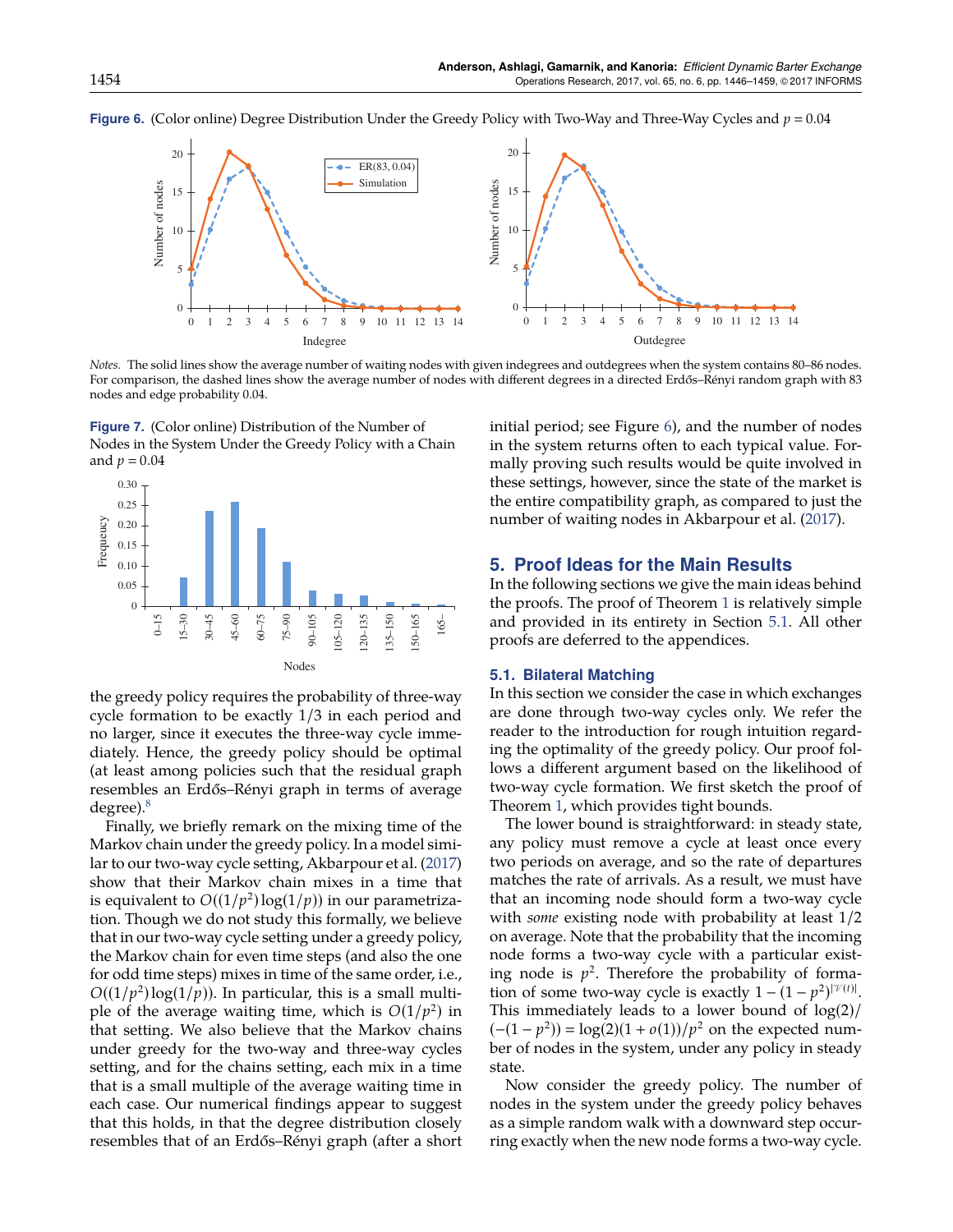Thus, the random walk has a negative drift when the probability of the new node forming a cycle with an existing node exceeds 1/2 by even a little. This ensures that  $\mathcal{V}(t)$  does not grow much beyond the minimum level needed to ensure that new arrivals form two-way cycles with a probability at least half, and so the performance of the greedy policy closely matches the lower bound.

**Proof of Theorem [1.](#page-5-0)** We first compute the expected steady-state waiting time under the greedy policy. Observe that for all  $t \ge 0$ ,

$$
|\mathcal{V}(t+1)| = \begin{cases} |\mathcal{V}(t)| + 1 & \text{with probability } (1 - p^2)^{|\mathcal{V}(t)|}, \\ |\mathcal{V}(t)| - 1 & \text{with probability } 1 - (1 - p^2)^{|\mathcal{V}(t)|}. \end{cases}
$$

Let  $\epsilon > 0$  be arbitrary. If  $|\mathcal{V}(t)| > (1 + \epsilon) \ln(2)/p^2$ , then there exists a sufficiently small  $p = p(\epsilon)$  such that for all  $p > p(\epsilon)$ ,

$$
\mathbb{P}(|\mathcal{V}(t+1)|=|\mathcal{V}(t)|+1)=(1-p^2)^{|\mathcal{V}(t)|}\leq \frac{1}{2^{1+\epsilon}}.
$$

Let  $q = 1/2^{1+\epsilon} < 1/2$ , and let  $X_t$  be a sequence of i.i.d. random variables with distribution

$$
X_t = \begin{cases} 1 & \text{with probability } q, \\ -1 & \text{with probability } 1 - q. \end{cases}
$$

Let  $S_0 = 0$  and for  $t \ge 1$ ,  $S_{t+1} = (S_t + X_t)^+$ , and so  $S_t$  is a birth-death process. Letting  $r = q/(1 - q) < 1$ , in steadystate  $\mathbb{P}(S_{\infty} = i) = r^{i}(1 - r)$  for *i* = 0, 1, . . . , and so

$$
\mathbb{E}[S_{\infty}] = r/(1-r) = q/(1-2q) = \frac{1}{2^{1+\epsilon}-2}.
$$

We can couple the random walk  $|\mathcal{V}(t)|$  with  $S_t$  such that  $|\mathcal{V}(t)| \leq (1+\epsilon)\ln(2)/p^2 + S_t$  for all *t*. (When  $|\mathcal{V}(t)| <$  $(1 + \epsilon) \ln(2)/p^2$ , then we simply use the fact that the number of nodes can increase by at most 1 per time step. On the other hand, if  $|\mathcal{V}(t)| \geqslant (1+\epsilon)\ln(2)/p^2$  then *X*<sup>*t*</sup> stochastically dominates the step size  $|\mathcal{V}(t+1)|$  –  $|\mathcal{V}(t)|$  by construction.) This yields

$$
\mathbb{E}[|\mathcal{V}(\infty)|] \leq (1+\epsilon)\frac{\ln(2)}{p^2} + \mathbb{E}[S_{\infty}] \leq (1+\epsilon)\frac{\ln(2)}{p^2} + \frac{1}{2^{1+\epsilon}-2}.
$$

Thus for every  $\epsilon > 0$ , we have

$$
\lim_{p\to 0}\frac{\mathbb{E}[|\mathcal{V}(\infty)|]-\ln(2)/p^2}{1/p^2}\leq \varepsilon \ln(2).
$$

As  $\epsilon$  is arbitrary, the result follows.

Now we establish the lower bound on  $|\mathcal{V}(\infty)|$ . Let *v* be a newly arriving node at time *t*, and W be the nodes currently in the system that are waiting to be matched. Let *I* be the indicator that at the arrival time of *v* (just before cycles are potentially deleted), no twoway cycles between *v* and any node in *W* exist. Let *I* be

the indicator that at the arrival time of  $v$ , no two-way cycles *that will eventually be removed* that are between *v* and any node in *W* exist (in particular, *I* depends on the future). Thus  $\tilde{I} \geq I$  a.s. Let  $\tilde{V}_t$  be the number of vertices in the system before time *t* such that the cycle that eventually removes them has not yet arrived. We let  $\tilde{V}_\infty$  be the distribution of  $\tilde{V}_t$  when the system begins in steady state. By stationarity,

$$
0 = \mathbb{E}[\tilde{V}_{t+1} - \tilde{V}_t] = \mathbb{E}_{\tilde{V}_{\infty}}[2\tilde{I} - 1],
$$

giving  $E[\tilde{I}] = 1/2$ . Intuitively, in steady state, the expected change in the number of vertices not yet "matched" must be zero. Thus we obtain

$$
\frac{1}{2} = \mathbb{E}[\tilde{I}] \ge \mathbb{E}[I] = \mathbb{E}[\mathbb{E}[I \mid |\mathcal{V}(\infty)]]
$$

$$
= \mathbb{E}[(1 - p^2)^{|\mathcal{V}(\infty)|}] \ge (1 - p^2)^{\mathbb{E}[\mathcal{V}(\infty)]},
$$

by Jensen's inequality. Taking logarithms on both sides and rearranging terms, we get

$$
\mathbb{E}[|\mathcal{V}(\infty)|] \ge \frac{\log(1/2)}{\log(1-p^2)} = \frac{\log(2)}{-\log(1-p^2)}. \quad \Box
$$

### <span id="page-9-0"></span>**5.2. Chain Removal**

In this section we provide the main ideas in the proof of Theorem [3](#page-6-1) (the formal proof is given in Appendix EC.3 in the online appendix). First we give the high-level intuition. Recall that at any time period there is a single bridge node in the marketplace and under the greedy policy, the chain advances once the arriving agent can accept the item of the bridge agent. The basic idea in establishing that the greedy policy achieves an *O*(1/*p*) average waiting time is to show that when there are more than *C*/*p* nodes in the system, on average, the next chain segment will contain more nodes than were added in the interim. This "negative drift" in the number of nodes is crucial in establishing the bound (we use a Lyapunov argument based on Proposition EC.2 in the online appendix to infer a bound on the expected waiting time). The lower bound, proved by contradiction, is based on the idea that the waiting time for a node must be at least the time for the node to get an indegree of one.

**5.2.1. Sketch of Proof of the Upper Bound.** To provide further intuition we first introduce the following notation. Let the compatibility graph at time *t* be  $\mathcal{G}(t) = (\mathcal{V}(t), \mathcal{E}(t), h(t))$ . Here  $h(t)$  is a special node not included in  $\mathcal{V}(t)$  that is the bridge node, which can form outgoing edges only. We denote by  $\mathcal{G}(\infty)$  =  $(\mathcal{V}(\infty), \mathcal{E}(\infty), h(\infty))$  the steady-state version of this graph (more precisely, it is a random variable drawn from the steady-state distribution of  $\mathcal{G}(t)$ ).

According to the greedy policy, whenever  $h(t)$  forms a directed edge to a newly arriving node, a largest possible chain segment starting from *h*(*t*) is executed. Note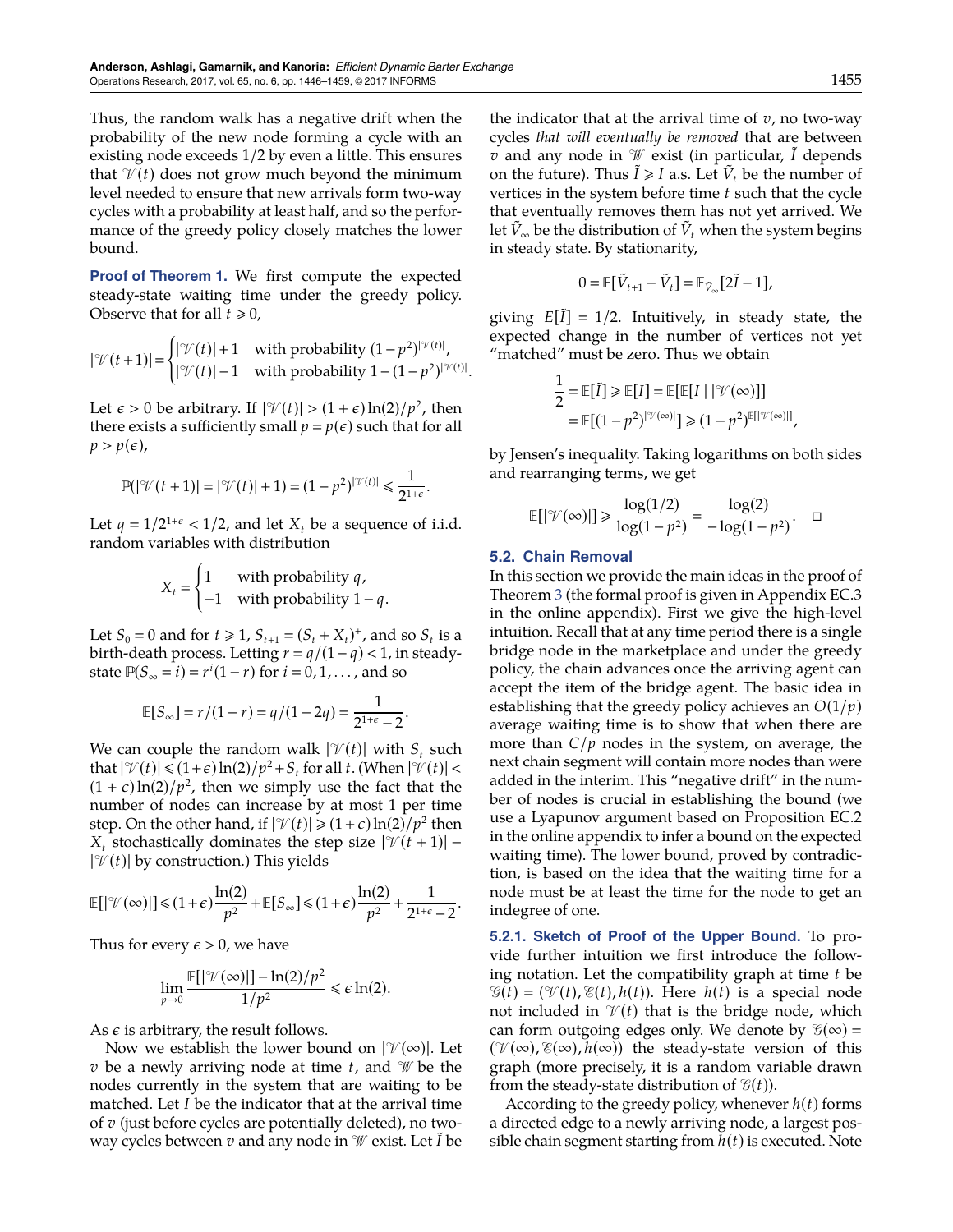that  $h(t)$  has indegree and outdegree of zero from the time it becomes a bridge node until it forms a directed edge to the new arriving node. We refer to this period between chain segments as an *interval*. Let  $\tau_i$  for  $i =$ 1, 2, . . . , denote the length of the *i*th interval, and so  $\tau_i$  ~ Geometric(*p*). Let  $\bar{T}_0 = 0$  and  $T_i = \sum_{j=1}^i \tau_j$  for  $i =$ 1, 2, . . . , be the time at the end of the *i*th interval. Additionally, let  $\mathcal{A}_i$  be the set of nodes that arrived during the *i*th interval  $(T_{i-1}, T_i]$ , in particular  $|\mathcal{A}_i| = \tau_i$ , and let  $\mathcal{W}_i$  be the set of nodes that were "waiting" at the start of the *i*th interval (excluding the bridge node), namely, after time *Ti*−<sup>1</sup> . Thus, right before the chain is advanced, every node in the graph is either in  $\mathcal{W}_i$ ,  $\mathcal{A}_i$  or it is  $h(t)$ itself.

The idea of establishing the upper bound on the average waiting time under the greedy policy is as follows. We use a Lyapunov function argument (using Proposition EC.2 in the online appendix) to argue that for some *C*, if there are at least *C*/*p* nodes in the graph at the start of an interval  $(T_i, T_i + \tau_{i+1}]$ , then the number of nodes deleted in the subsequent chain segment is on average greater than the number of nodes  $\tau_{_{I+1}}$  that arrive in the corresponding interval; i.e., we have a negative drift on the number of nodes. We lower bound the number of nodes removed in the *i*th interval by the length of a longest path starting from the bridge node in the bipartite graph formed by one vertex set being  $\mathcal{A}_i$  (the newly arrived nodes) and the other vertex set being  $\mathcal{W}_i$  along with the bridge node (the nodes waiting after the previous chain segment), while retaining only edges between the two vertex sets (in particular those leading to a bipartite structure). We lower bound the expected size of a longest path on this subgraph (Corollary EC.3 in the online appendix).

<span id="page-10-1"></span>**Remark 4.** We conjecture that the performance of a greedy policy that executes two- and three-way cycles in addition to chains will be almost identical to that of a greedy policy with chains only, and, in particular, the expected waiting time will still be *O*(1/*p*).

The reasoning is as follows. It is not hard to see that the greedy policy that executes only chains misses twoand three-way cycle opportunities for only an *O*(*p*) fraction of nodes. Also, the lower bound in Theorem [3](#page-6-1) means that the waiting time must be  $\Omega(1/p)$ , even if some cycles are removed.

**5.2.2. Sketch of Proof of the Lower Bound.** The lower bound in Theorem [3](#page-6-1) is proved by contradiction, which appears to be a novel approach. The waiting time for a node must be at least the time for the node to get an indegree of one. Using this, if the steady-state average waiting time is  $W = o(1/p)$ , then by Little's law when a typical node *v* arrives there are only  $o(1/p)$  nodes in the system, and so *v* is likely not to have any incoming edges connecting with any of these existing nodes. After κ*W* steps, the number of newly arrived nodes is  $W = o(1/p)$ , and so *v* is likely not to connect with any of these nodes either. If we can show that *v* will be in the system for more than κ*W* steps with high enough probability (i.e., with probability exceeding  $1/\kappa$ ), this will contradict that the expected waiting time in steady state is *W*. Our proof accomplishes this for  $\kappa = 3$ .

## <span id="page-10-0"></span>**5.3. Two- and Three-Way Cycles**

In this section we sketch the proof of Theorem [2.](#page-5-4) The proof is far more involved than in the case of only twoway cycles, especially the upper bound. The rigorous proof is in Appendix EC.2 in the online appendix. We also state a conjecture that would refine the result in Theorem [2](#page-5-4) in Section [5.3.3.](#page-11-2)

**5.3.1. Sketch of the Proof of the Upper Bound.** The proof of the upper bound of  $O(1/p^{3/2})$  on waiting time under the greedy policy relies on a delicate combinatorial analysis of three-way cycles in the random graph formed by nodes present in the system in steady state and those arriving over a certain time interval. We consider a time interval  $T = \Theta(1/p^{3/2})$  and assume that the system starts with at least order  $\Theta(1/p^{3/2})$  nodes in the underlying graph. We establish a negative drift in the system and then, as in the case of chain removal, rely on the Lyapunov function technique in order to establish the required upper bound.

It is very difficult to control the distribution of the residual compatibility graph under a greedy policy. In particular, it is not an Erdős–Rényi random graph. For instance, by definition of the greedy policy it does not contain any two-way or three-way cycles. We do not obtain any control on the edge distribution. Instead we show a negative drift in the number of nodes in the market, regardless of the existing set of edges between the previously waiting nodes. In particular, the negative drift holds even in the intuitively "hard" case where the starting graph contains no edges at all, which is the case we focus on in this proof sketch. Notice that there is no possibility of obtaining a negative drift with a single arrival, even if the number of previously waiting nodes is a large constant multiple of  $1/p^{3/2}$ . A three-way cycle cannot possibly be formed (since there are no edges between existing nodes), and the probability of forming a two-way cycle is  $O(p^2 + p^2)$  $1/p^{3/2}$ ) =  $O(p^{1/2}) = o(1)$ . In fact, it turns out that  $T =$  $\Omega(1/p^{3/2})$  arrivals are needed to ensure a negative drift when the starting graph contains no edges. Let  $\mathcal W$  be the set of previously waiting nodes and let  $\mathcal A$  be the set of new arrivals.

Consider a new arrival  $v \in \mathcal{A}$ . Let us estimate the probabilities of *v* forming a two-way or three-way cycle with other nodes from among the previously waiting nodes and new arrivals. First, note that the probability of two-way cycle formation is  $O((T + 1/p^{3/2})p^2) =$  $O(p^{1/2}) = o(1)$  assuming *T* =  $O(1/p^{3/2})$ . The probability of three-way cycle formation involving only new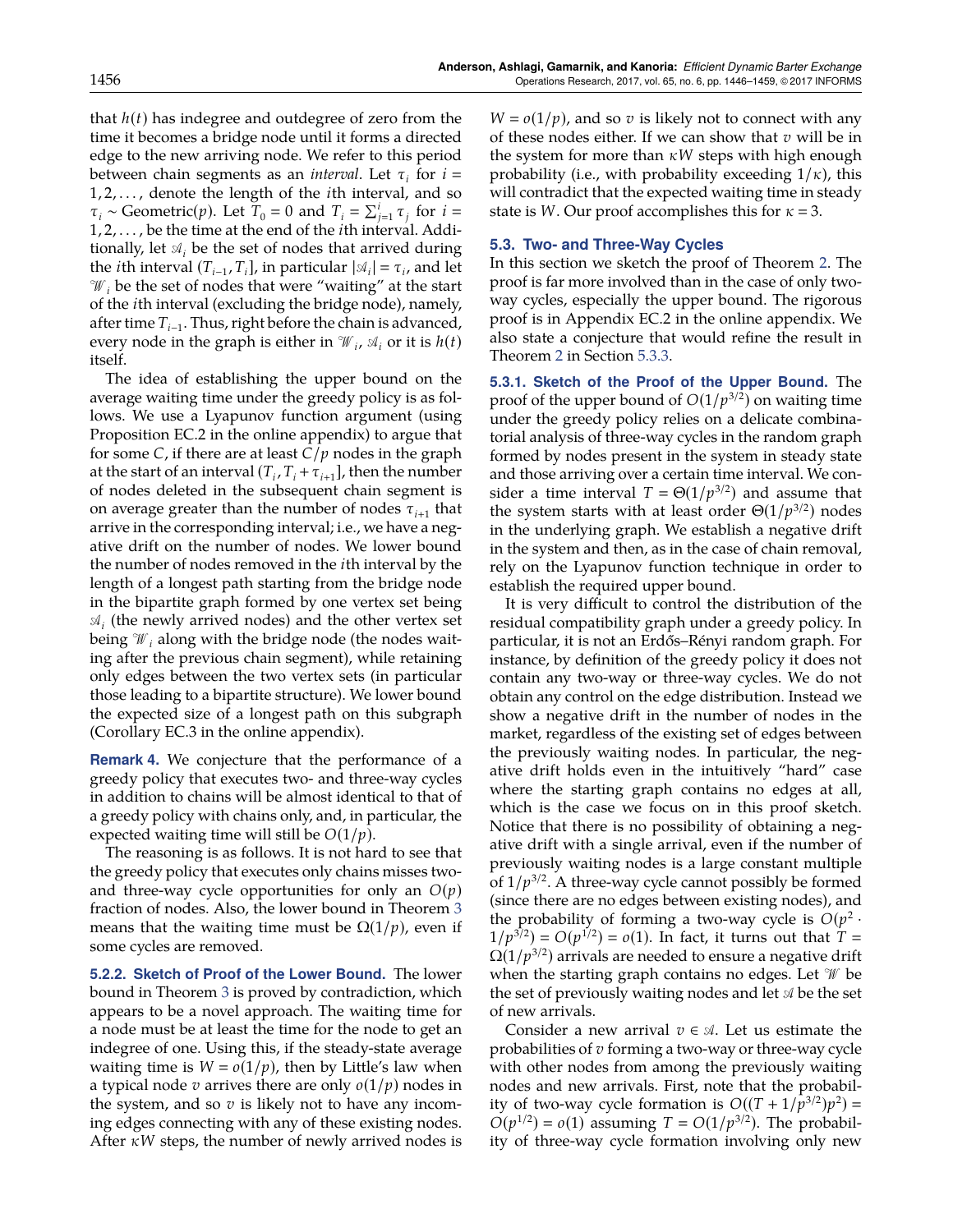arrivals is  $O(T^2p^3)$  (to form a three-way cycle with the arriving node, two of the *O*(*T*) nodes are needed, as well as three directed edges between these three nodes to create a cycle). Moreover, the probability of threeway cycle formation involving one other new arrival and one previously waiting node is  $O(p^3 \cdot T \cdot 1/p^{3/2})$  =  $O(Tp^{3/2}) = O(T^2p^3)$  for  $T = O(1/p^{3/2})$ . Thus, the overall probability of *v* being part of some two-way or threeway cycle is  $O(T^2p^3) + o(1)$ . Any cycle that is removed must involve at least two new arrivals, and removes at most one previously waiting node. To obtain a negative drift, one must have that the expected number of new arrivals that remain after *T* steps is less than the expected number of previously waiting nodes that are removed. In particular, each new arrival must be removed with probability at least 2/3, implying that  $T^2p^3 = \Omega(1)$ . Thus, we need  $T = \Omega(1/p^{3/2})$  to have any hope of obtaining a negative drift.

To make our proof work, we establish a negative drift when  $|\mathcal{W}| \geq C^3 p^{3/2}$  (there are many previously waiting nodes in the market) by considering  $T = 1/(\tilde{C}p^{3/2})$ . By choosing *C* large enough, we ensure that most of the new arrivals are removed via a three-way cycle containing one previously waiting node and one new arrival, under a greedy policy (call the number of such threeway cycles *N*). As per our calculations above, two-way cycles play a very small role. The probability that a node in  $\mathcal A$  is part of some three-way cycle involving only new arrivals is only about 1/*C* 2 , which is small for large  $C$ . Thus, only a few nodes in  $\mathcal A$  leave via cycles containing only other nodes in  $\mathcal{A}$ ; see event  $\mathcal{E}_2$  in the proof. On the other hand, each node is in expectation part of at least  $C^3/C = C^2$  cycles consisting of one node in  $\mathcal W$  and one other node in  $\mathcal A$ . Performing a more careful analysis, one can check that each new arrival should be removed within a time of about  $1/(C^2p^{3/2})$  after arrival. Thus, we expect about  $1/(C^3p^{3/2})$  new arrivals to remain after *T* periods. In our proof we show that this number is very unlikely to exceed  $2/(C^2p^{3/2})$ , i.e., a fraction 2/*C* of the arrivals  $\mathcal{A}$ ; see event  $\mathcal{E}_1$  in the proof. Most of the arrivals that *were* served by time *T* were served as part of three-way cycles that involved a node in  $\mathcal W$ , with every two such nodes leading to a decrease by at least one of the overall number of nodes in the system between time 0 and time *T*. Thus, the overall number of nodes in the market is typically smaller after *T* periods than it was at the beginning, for large enough *C*.

**5.3.2. Sketch of the Proof of the Lower Bound.** For the lower bound, we adopt a similar approach to the one for chain removal. We prove by contradiction a matching lower bound (up to constants) for batching policies. The rough idea is as follows: if the steady-state expected waiting time is small (in this case smaller than  $1/(\mathbb{C} p^{3/2})$  for appropriate *C*), then a typical new arrival sees a small number of nodes currently in the system,

and so typically does not form a two- or three-way cycle with previously waiting nodes or even the next few arrivals. Thus, the typical arrival node has a long waiting time, which contradicts our initial assumption of a small expected waiting time.

<span id="page-11-2"></span>**5.3.3. A Conjecture That Would Refine Theorem [2.](#page-5-4)** The following characterization of the performance of the greedy policy is obtained if we assume that  $n_t$  concentrates, and that the typical number of edges in a compatibility graph at time  $t$  with  $n_t$  nodes is close to what it would have been under an ER(*n<sup>t</sup>* , *p*) graph. (We believe these assumptions are valid. We also believe that the greedy policy is very close to optimal, this being the second part of the statement below.)

<span id="page-11-1"></span>**Conjecture 1.** For cycle removal with  $k = 3$ , the expected *waiting time in steady state under a greedy policy scales as*  $\sqrt{\ln(3/2)}/p^{3/2} + o(1/p^{3/2})$ , and no periodic Markov policy *(including nonbatching policies) can achieve an expected waiting time that scales better than this.*

Here the constant  $\sqrt{\ln(3/2)}$  results from requiring (under our assumptions) that a newly arrived node forms a triangle with probability 1/3.

Our simulation results (see Figure [5](#page-7-0) in Section [4\)](#page-6-0) are consistent with this conjecture: the predicted expected waiting time for a greedy policy from the leading term  $\sqrt{\ln(3/2)}/p^{3/2}$  is  $W = 84.7$  for  $p = 0.04$ ,  $W = 47.1$  for  $p =$ 0.06,  $W = 30.7$  for  $p = 0.08$ , and  $W = 22.4$  for  $p = 0.1$ . The degree distribution observed in the residual compatibility is also very close to that of a directed Erdős–Rényi graph; see Figure [6.](#page-8-1) If proved, this conjecture would be a refinement of Theorem [2.](#page-5-4) A proof would require a significantly more sophisticated analysis for both the upper bound and the lower bound.

## <span id="page-11-0"></span>**6. Conclusion**

This paper was concerned with *when* a centralized planner should match agents in a marketplace for barter. In particular, we studied how centralized matching policies, as well as matching technologies, affect agents' waiting times in a dynamic market with a homogeneous stochastic demand structure. We found the greedy policy to be approximately optimal when either of two-way cycles, two- and three-way cycles, or chains are feasible. Moreover, three-way cycles and chains lead to a large improvement in waiting times relative to two-way cycles only.

An important marketplace for barter is kidney exchange, which allows incompatible patient-donor pairs to exchange donors. Exchanges in this market take place over time and occur through two-way cycles, three-way cycles, and chains. While our model is stylized and abstracts away from many important details in kidney exchange, our findings are consistent with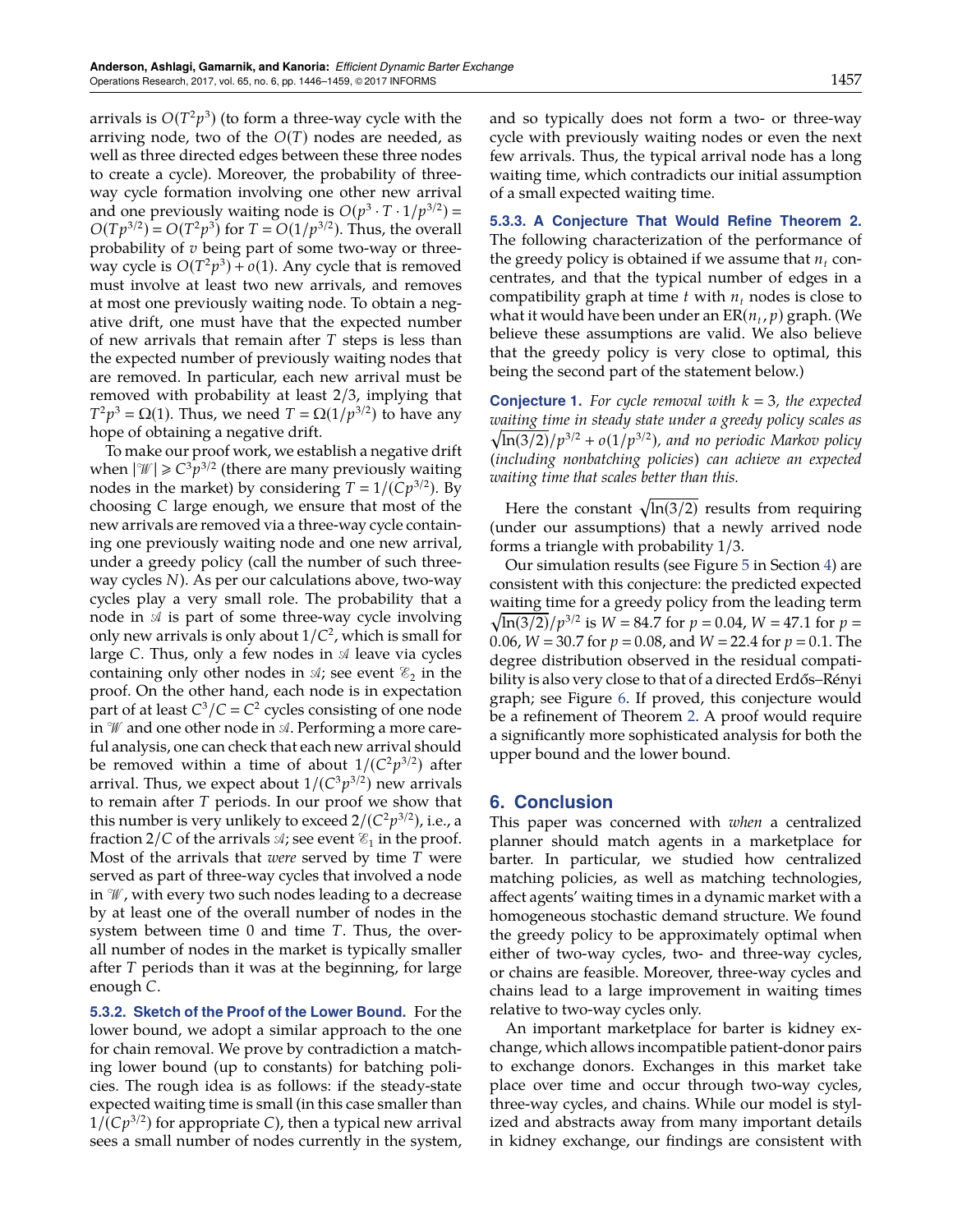computational experiments and practice (see Endnote [1](#page-12-0) and Anderson et al. [2015\)](#page-13-2).

While our approach is potentially applicable to exchanges involving cycles longer than three, the technical details appear extremely challenging and we leave the question of sharp characterization of performance under four-way and longer exchanges for future research.

We next discuss several implications of our work. Consider first a setting in which multiple clearinghouses compete with each other. When agents can enroll in more than one clearinghouse, there is an incentive for clearinghouses to complete exchanges quickly to avoid agents completing an exchange in a different clearinghouse. A priori one may worry that this greedy-like behavior will harm social welfare, yet, our findings suggests that this is not the case, as greedy nearly optimizes agents' average waiting time.

Our work has implications also for decentralized marketplaces, where agents find their own exchanges. Such marketplaces typically involve only bilateral exchanges. (There are exceptions, such as multiway swaps of players between teams in the National Basketball Association in the United States.) Our finding that three-way cycles and chains can substantially reduce waiting times suggests that in some contexts, switching to a central matching authority may lead to substantial gains in efficiency.

Our work is only a first step in analyzing dynamic matching policies and leaves many questions open. One natural question is whether the greedy policy remains optimal under other natural settings. Akbarpour et al. [\(2017\)](#page-12-1) allow agents to perish before being matched and seek to minimize the loss rate. A greedy policy is not optimal if the clearinghouse knows the perishing times, but otherwise it is optimal (see Appendix EC.4 in the online appendix where we establish a close connection between minimizing the loss rate and minimizing the average waiting time). Allowing for heterogeneous agents or goods can potentially lead to different results. For example, if Bob is interested only in Alice's item but there is no exchange in which they both participate, it may be beneficial to make Alice wait in hopes of finding an exchange that can allow Bob to get Alice's item. Thus, when chains or cycles with at least three agents are permitted, some waiting may improve efficiency in the presence of heterogeneity (some evidence for this is given by Ashlagi et al. [2013\)](#page-13-6). Allowing for *preferences* over compatible matches, Baccara et al. [\(2015\)](#page-13-28) have shown that a nongreedy policy is optimal in a bipartite marketplace.

In kidney exchange, patient-donor pairs can roughly be classified as easy to match and hard to match. (Whether a pair is easy to match or not depends on the blood types, the donor's antigens, and the patient's antibodies.) Many hospitals internally match

their easy-to-match pairs, and enroll their harderto-match pairs in centralized multihospital clearinghouses (Ashlagi and Roth [2014\)](#page-13-29). An important question is how much the waiting times of hard-to-match pairs will improve as the percentage of easy-to-match pairs grows.

#### **Acknowledgments**

The authors thank Ramesh Johari, Assaf Zeevi, participants at the Stanford Market Design workshop, participants at the BIRS Asymptotics of Large-Scale Interacting Networks workshop, the editors, and anonymous referees for their valuable comments to improve the paper.

## **Endnotes**

<span id="page-12-0"></span>**[1](#page-0-0)**The Alliance for Paired Donation moved from monthly to daily matching, the National Kidney Registry now conducts daily matches after experimenting with longer batches, and the United Network for Organ Sharing have moved from monthly matching to weekly matching.

<span id="page-12-4"></span>**[2](#page-3-1)**One can instead consider a stochastic model of arrivals, e.g., Poisson arrivals in continuous time. In our setting, such stochasticity would leave the behavior of the model essentially unchanged, and indeed, each of our main results extend easily to the case of Poisson arrivals at rate 1.

<span id="page-12-5"></span>**[3](#page-4-2)**Previous models involving stochastic compatibilities (Ashlagi et al. [2012,](#page-13-5) [2013\)](#page-13-6) require *p* to scale in a particular way with "market size."

<span id="page-12-6"></span>**[4](#page-4-3)** Formally, the sequence of states every τ periods (starting from period *l*) forms a Markov chain, and we require that this Markov chain is irreducible and positive recurrent. (This turns out not to depend on *l*.)

<span id="page-12-7"></span><sup>[5](#page-6-2)</sup>The expected total number of three-way cycles is nearly  $n^3p^3$ , and the expected number of node disjoint three-way cycles is of the same order for  $n^3p^3$  ≲ *n*. We need  $n^3p^3$  ∼ *n* in order to cover a given fraction of nodes with node disjoint three-way cycles, leading to  $n \geq 1/p^{3/2}$ . For *n* ~  $1/p^{3/2}$ , the number of two-way cycles is  $n^2p^2 \sim 1/p = o(n)$ ; i.e., very few nodes are part of two-way cycles.

<span id="page-12-8"></span>**[6](#page-6-3)**The lower bound holds even for policies that allow a chain to be implemented in a different fashion where agents first give an item before they receive an item. Moreover, the lower bound holds even if there is a constant number of coexisting chains. It is possible, however, to reduce agents' average waiting time by having, for example, a large number of chains in the system.

<span id="page-12-9"></span><sup>[7](#page-6-4)</sup>We see that the difference between waiting times under chain removal and cycle removal with  $k = 3$  is less pronounced. One reason for this could be that there are long intervals between consecutive times when a chain can be advanced, leading to a poor constant factor for chain removal. Using nonmaximal chains may shorten these intervals by retaining multiple possible ways that the chain can grow at any time, and this may improve the constant factor.

<span id="page-12-10"></span>**[8](#page-8-3)**This line of argument does not work in the case of chains. We are unsure whether the greedy policy is truly optimal with chains, or just optimal up to some constant factor.

### **References**

- <span id="page-12-3"></span>Abdulkadiroğlu A, Sönmez T (1998) Random serial dictatorship and the core from random endowments in house allocation problems. *Econometrica* 66(3):689–701.
- <span id="page-12-2"></span>Adan I, Weiss G (2012) Exact FCFS matching rates for two infinite multitype sequences. *Oper. Res.* 60(2):475–489.
- <span id="page-12-1"></span>Akbarpour M, Li S, Oveis Gharan S (2017) Thickness and information in dynamic matching markets. Available at SSRN: [http://](http://doi.org/10.2139/ssrn.2394319) [doi.org/10.2139/ssrn.2394319.](http://doi.org/10.2139/ssrn.2394319)